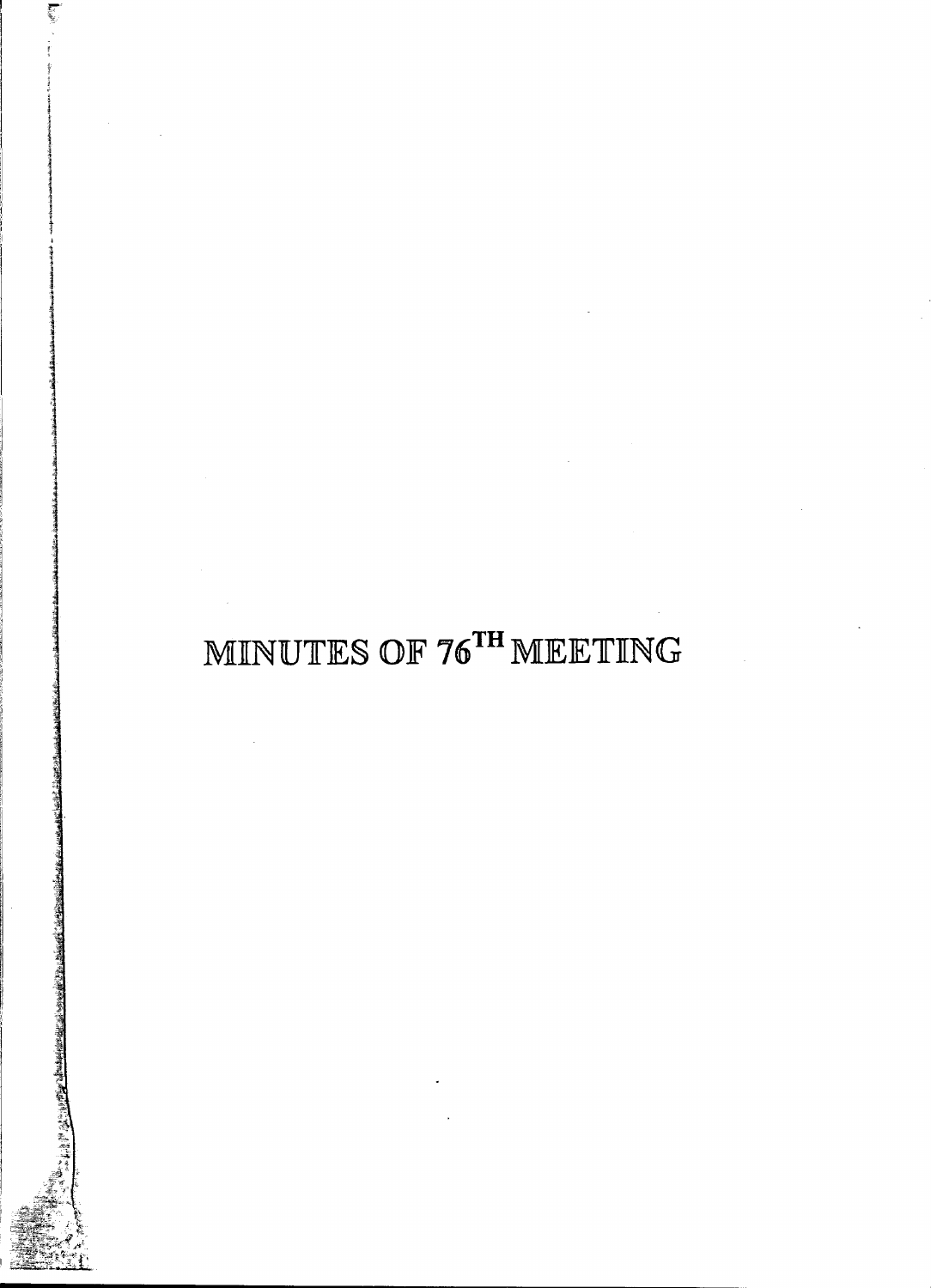#### FEDERAL GOVERNMENT EMPLOYEES HOUSING FOUNDATION AL-ASGHAR PLAZA(1<sup>st</sup> & 2<sup>nd</sup> FLOOR) BLUE AREA ISLAMABAD **• .".,,\***

F.No.18(3)/2004-HF(A) August 3, 2004

○ 李 在《中国大学》中,《中国大学》中,《中国大学》中,《中国大学》中,《中国大学》中,《中国大学》中,《中国大学》中,《中国大学》中,《中国大学》中,《中国大学》中,《中国大学》中,《中国大学》中

#### Subject:- MINUTES OF THE 76<sup>TH</sup> EXECUTIVE COMMITTEE MEETING OF THE FEDERAL GOVERNMENT EMPLOYEES HOUSING FOUNDATION HELD ON 28.07.2004.

The 76<sup>th</sup> Executive Committee meeting of the Federal Government  $J$  $V$  $y$ , Employees Housing Foundation was held on Wednesday, 28<sup>th</sup> <del>August</del>, 2004 at 10.30 A.M in the Committee Room of *MIO* Housing & Works, Block 'B', Pak. Secretariat, Islamabad.

2. The minutes of the said meeting are enclosed for your information please.

Kazam Abbas) Sved Assistant Director(Admn)

- 1. P.S. to Secretary, *MIO* Housing & Works, Islamabad.
- 3. Brig. M. Khalid Sohail Cheema. Director General, Pak. PWD, Islamabad.
- 5. Mr. Muhammad Raziq, Senior JS(Finance)/ Financial Advisor(Works), Islamabad.
- 7. Mr. Sarfraz Ahmed Mirza. \_ Director General, Housing Foundation.
- 9. Mr. Abid Bashir, Deputy Secretary(Admn), *MIO* Housing & Works.

*<sup>I</sup> ~l.*

- 2. Mr. Abdul Ghani Sameen, Senior Joint Secretary(Works), *MIO* Housing & Works, Islamabad.
- 4. Mr. Seerat Asghar. Joint Secretary(IV), *MIO* Interior, Islamabad.
- 6. Brig. Nusrat Ullah, Member Planning, CDA, Islamabad.
- 8 Mr. Shahid Hameed, Joint Engineering Advisor. *MIO* Housing & Works, Islamabad

Copy of the minutes also forwarded to:-

- *1M:t/A a 5a"/7,( WC& CI'7a"I7C&d7;;- ClU'd?/~/7'1zC?/77 &/Y6'/'.57(f: \$\$/77C?L7.<9d* 1.
- Director(Admn), Housing Foundation, Islamabad. 2.
- Director(Finance), Housing Foundation, Islamabad. 3.
- Director(Technical), Housing Foundation, Islamabad.  $v^{3}$ .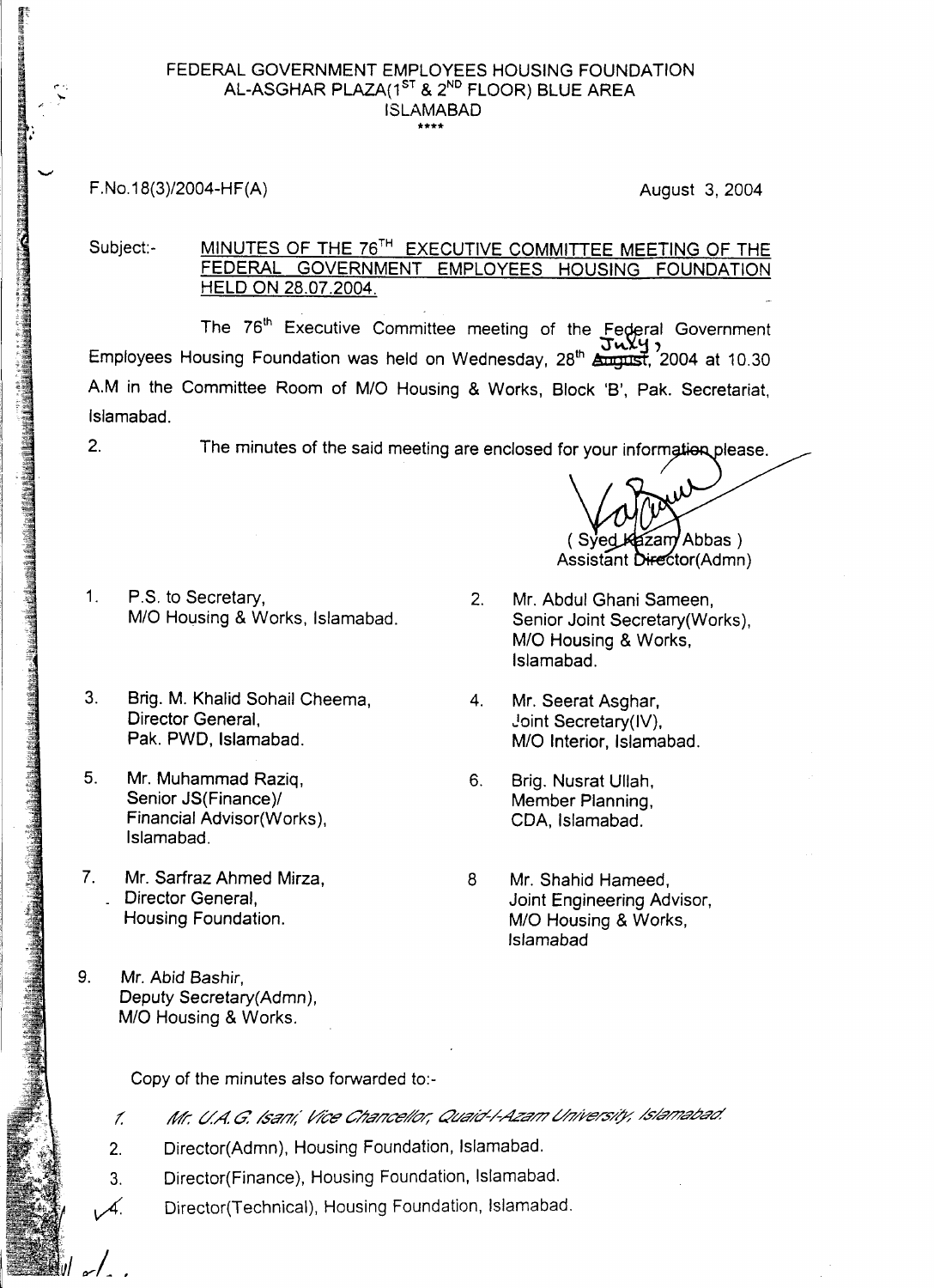### FEDERAL GOVERNMENT EMPLOYEES HOUSING FOUNDATION AL-ASGHAR PLAZA (1<sup>ST</sup> & 2<sup>ND</sup> FLOOR) BLUE AREA ISLAMABAD \*\*\*\*

 $\ddot{\phantom{0}}$ .•.

térintfültöki

ildir.cz. attitekta Transitrate) '"~

## SUBJECT:- MINUTES OF THE 76TH MEETING OF THE EXECUTIVE COMMITTEE HELD ON 28.07.2004

The 76<sup>th</sup> meeting of the Executive Committee was held on 28.07.2004 at 10.30 A.M in the Committee Room of the Ministry of Housing & Works, B-Block, Pak. Secretariat Islamabad. Secretary Housing & Works was in chair. List of participants is enclosed.

2. The meeting commenced with the recitation from the Holy Quran. The Chairman welcomed the participants. The Agenda Items were then discussed.

### Agenda *Item No.1* CONFIRMATION OF THE MINUTES OF THE 75<sup>TH</sup> **MEETING**

3. The minutes of the 75<sup>th</sup> meeting of the Executive Committee were confirmed.

### Agenda Item NO.2 *IMPLEMENTATION* STATUS OF THE *DECISIONS* TAKEN IN 75<sup>TH</sup> MEETING

4. The Executive Committee expressed satisfaction over the implementation of the decisions taken in the 75<sup>th</sup> meeting.

*£ /-Toweve/; /l;e C//a/r 0/7 P/'6'S6'I1t9/10/7 or a/l6'/'/78/6' aV6'I1t/6'S or* investment of surplus funds by the Joint Secretary Interior desired that these may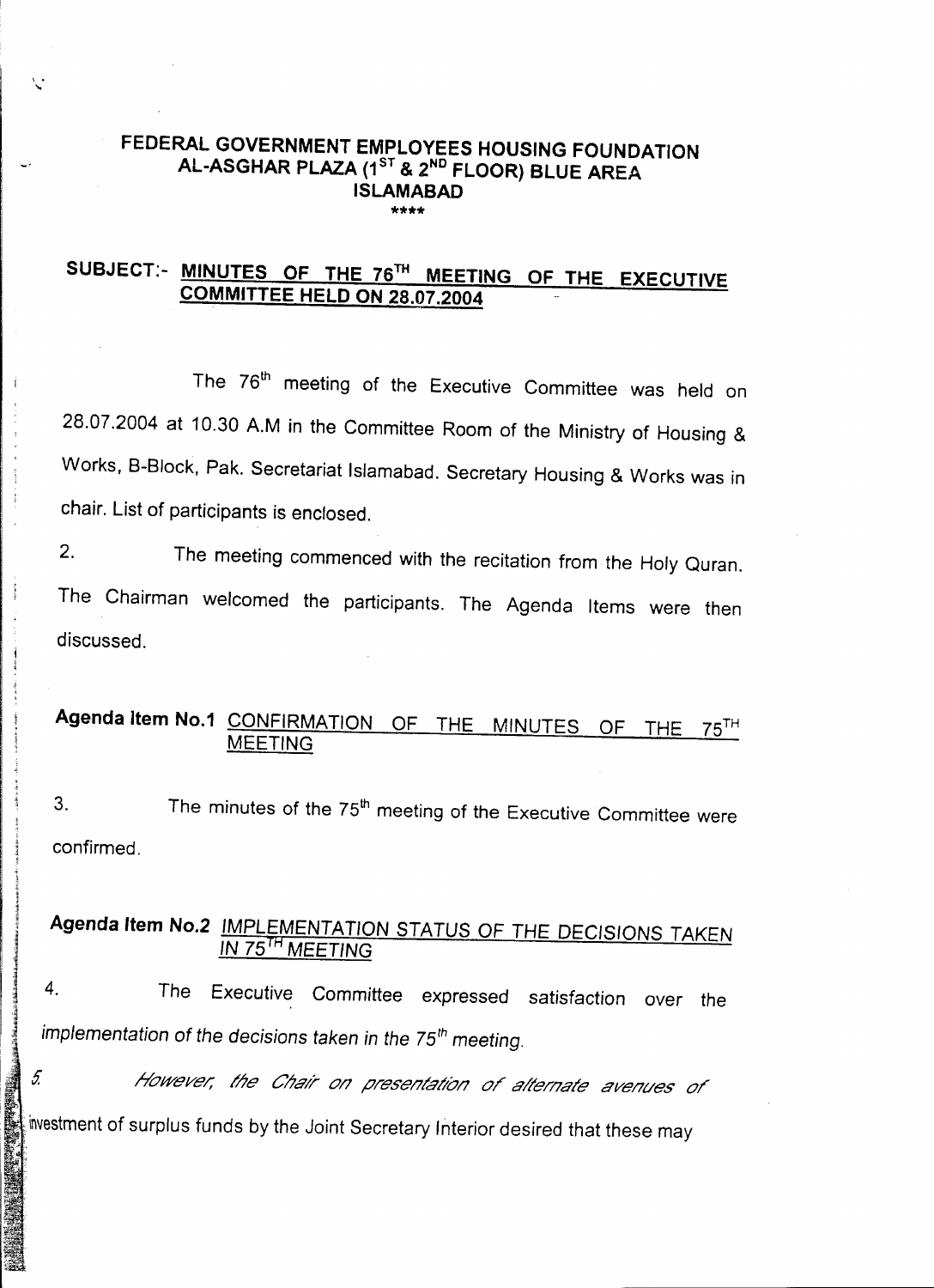be examined through in-house experties and through consultation with the members of the Executive Committee and feasibility may be put up in the next Executive Committee meeting. It was also directed that it would not be necessary to engage a full time consultant for portfolio management but may be a part time consultant, if necessary.

## **Agenda Item NO.3** DEVELOPMENT OF SECTOR G-13 ISLAMABAD

6. The matter was discussed in detail and in the light of the analysis, and reasonability of rates, approved the action of conveying the concurrence to CDA for award of work to FWO at 18% above the BOQ (amounting to RS.613.750 million) prepared by *Mis* NESPAK.

## **Agenda Item** No.4:INDUCTION OF *Mis* NESPAK AS CONSULTANT TO THE PROJECT OF DEVELOPMENT OF SECTOR *G-14/4*

7. On presentation of the case, the Executive Committee deliberated the *reasonability* of rates finally quoted by NESPAK. Director General Pak. PWD pointed out that where the consulting services include detailed supervision, the rates normally range between 6 to 8%. The Executive Committee was also informed that in a recent job NESPAK is charging 10% as consultancy charges. The Committee also discussed the scope of design work and the staff to be deployed at site by NESPAK.

8. After deliberation the Executive Committee approved the proposal *of induction of M/s NESPAK as cO/7sulla/7l/o/" 0-14/4 With* 175% *IO/" des,g/7 0/* Infrastructure services and 2.75% for detailed supervision.

 $\hat{\mathbf{v}}_i$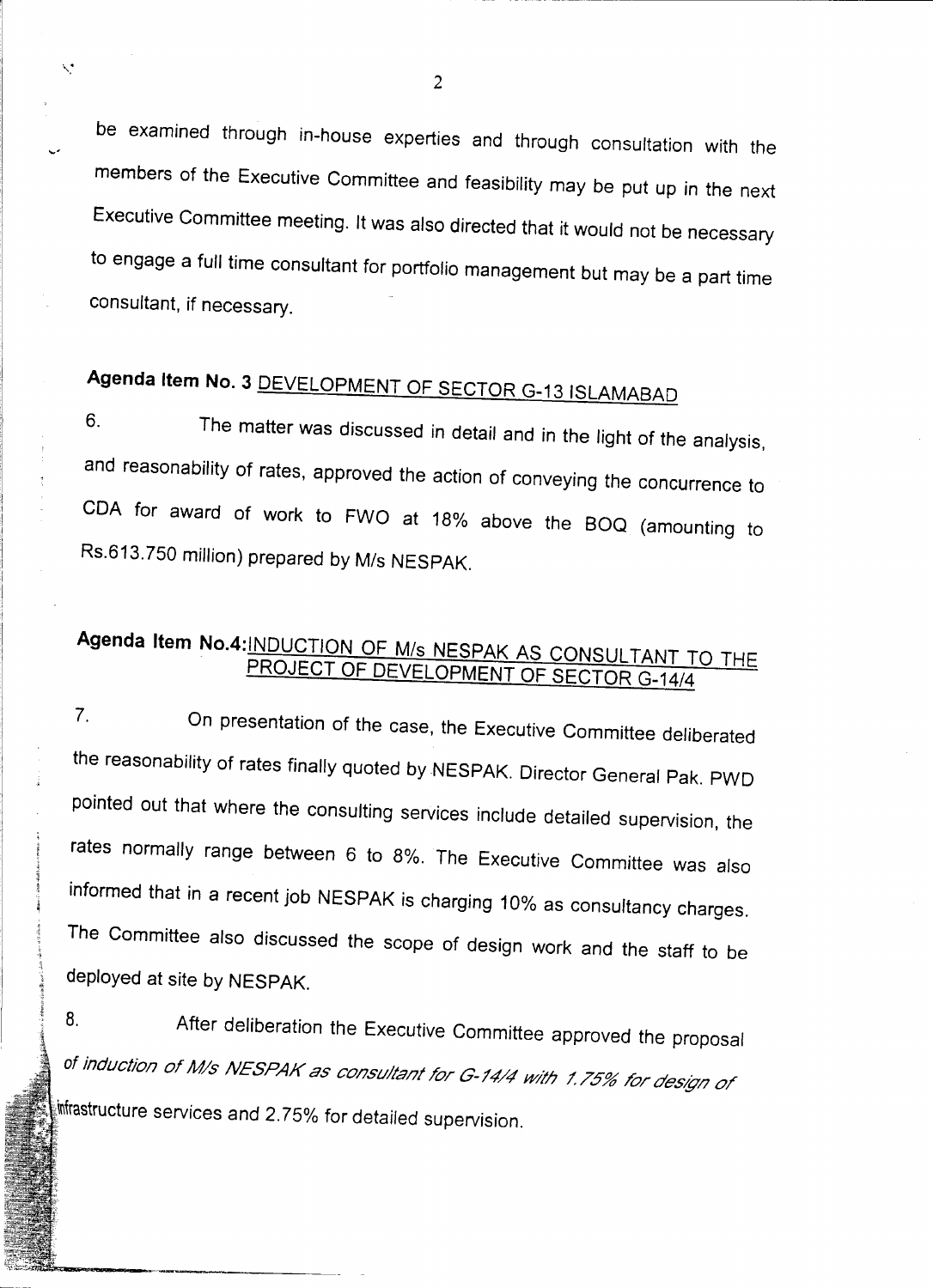## **Agenda Item No.** 5:0EVELOPMENT OF SUB-SECTOR G-14/4

 $\sim$ 

Ń.

9. The Executive Committee was informed that initially the work of development of Sub-Sector G-14/4 was offered to COA in November 2003 and the Administrative Approval was conveyed. This action was as a gesture of goodwill with the hope that the Sub-Sector would be developed concurrently with Sector G-13. No action was however taken by COA although the matter was persued by the Housing Foundation.

10. In December 2003 COA informed the Housing Foundation that it intends to induct another consultant for G-14/4 instead of NESPAK already engaged for G-13. The Housing Foundation conveyed that it had no objection if any other consultant is inducted provided it expedites the process.

11. In a meeting of the Management Committee of Quaid-I-Azam University held on 21.2.2004 Chairman COA confirmed that the NESPAK would be requested to carry out the design of the project expeditiously. However no action regarding engagement of consultant was taken for almost eight months.

12. Considering this attitude of COA and the mounting pressure from the allottees, the Chairman Board of Governor decided that this Sub-Sector should be withdrawn from CDA and developed directly.

13. The *proposition* was examined and it was concluded *that* on *the* basis of the following facts the Sub-Sector could be developed by the Housing Foundation through agency other than CDA:-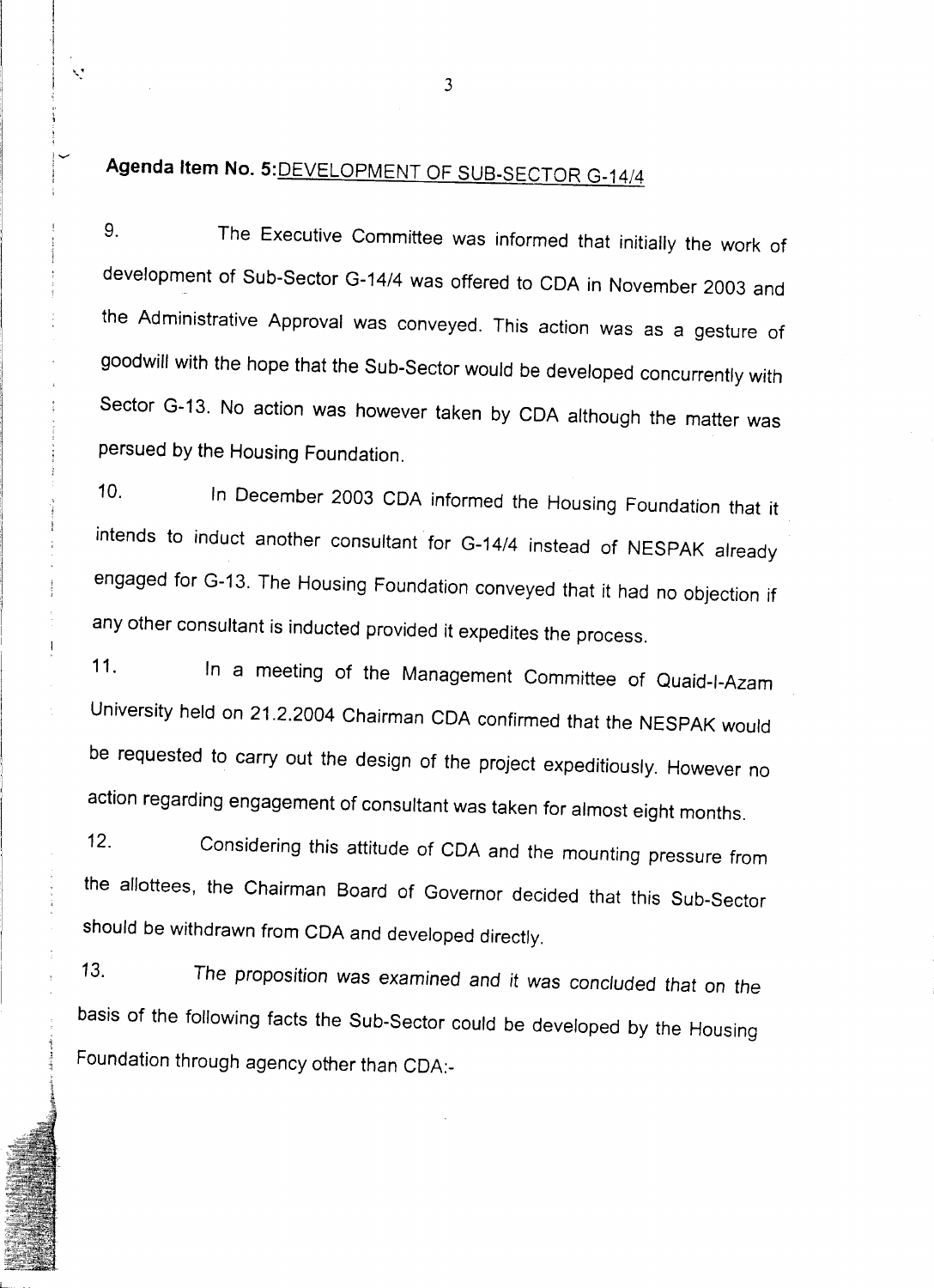- a) The Prime Minister's Secretariat while conveying approval to the scheme had conveyed the approval of the *Prime Minister* for development of Sub-Sector through Housing Foundation.
- b) The land had been acquired by the Housing Foundation through LAC without involvement of COA.
- c) The acquisition of land and its development does not involve any government funds but it is from contributions of the individual allottees.
- d) Opinion of the Secretary Law & Justice Division clearly indicates that COA has no legal rights to claim that it would develop a land not acquired by it.
- e) Member Planning CDA himself confirmed in 74<sup>th</sup> meeting of the Executive Committee which is reproduced as under:-

"To a question whether it was mandatory for organizations to get *the* development of a sector carried out through COA, the Member Planning replied that according to COA's regulation it is mandatory that in Zone-I the development should be carried out through CDA. He further informed that only exceptions are where the land is acquired by the organizations themselves.

<sup>o</sup> advised *that Mis NCL* may be *utilized* for *the* development work of G-14/4. The position was brought to the knowledge of the Chairman Board of Governors

~

 $\chi_{\rm i}$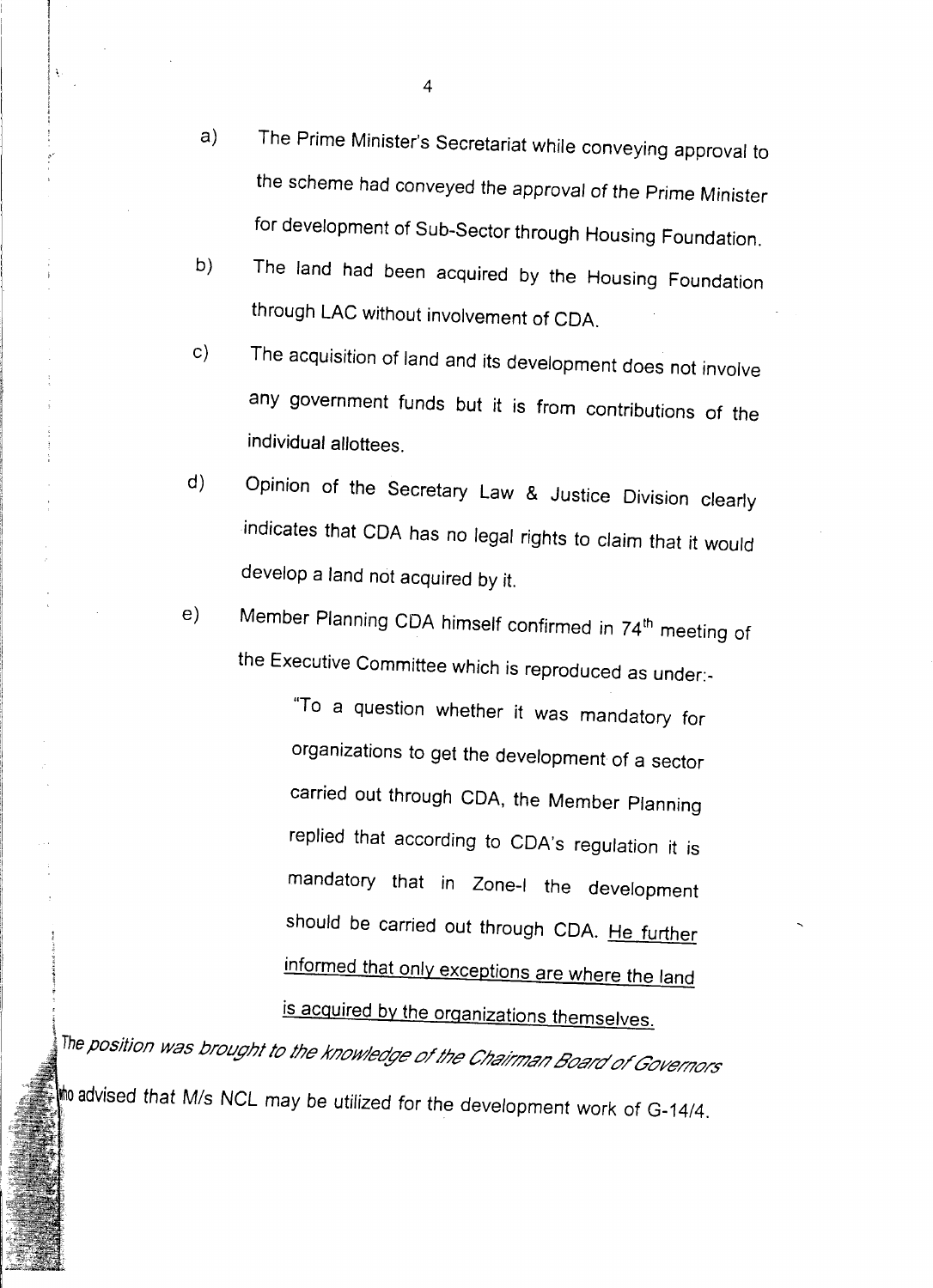The matter was also discussed in the  $75<sup>th</sup>$  meeting of the Executive Committee held on 30.4.2004.

14. A further examination of the proposition indicated the following facts:-

- a) Both the organization viz the Housing Foundation & National Construction Ltd were under the Ministry of Housing & Works and controlled by the same authority.
- b) Housing Foundation is a company limited by guarantee and incorporated under Companies Ordinance 1984, and has a mandate to negotiate with any government organization or entrust a job to a government agency on negotiation basis provided the rates are rational and reasonable which are vetted by the Technical Committee and approved by the Executive Committee.
- c) M/s National Construction Ltd has been awarded a number of works by *M/O* Housing & Works/Pak. PWD on single tender/negotiation basis.
- d) Both the organizations i.e. Housing Foundation and NCL are under the same Ministry, the mandate of Housing Foundation is planning of schemes while NCL is the *execution arm* of *the Ministry.*
- e) The *development* of G-14/4 is a private scheme *without* any involvement of government funds.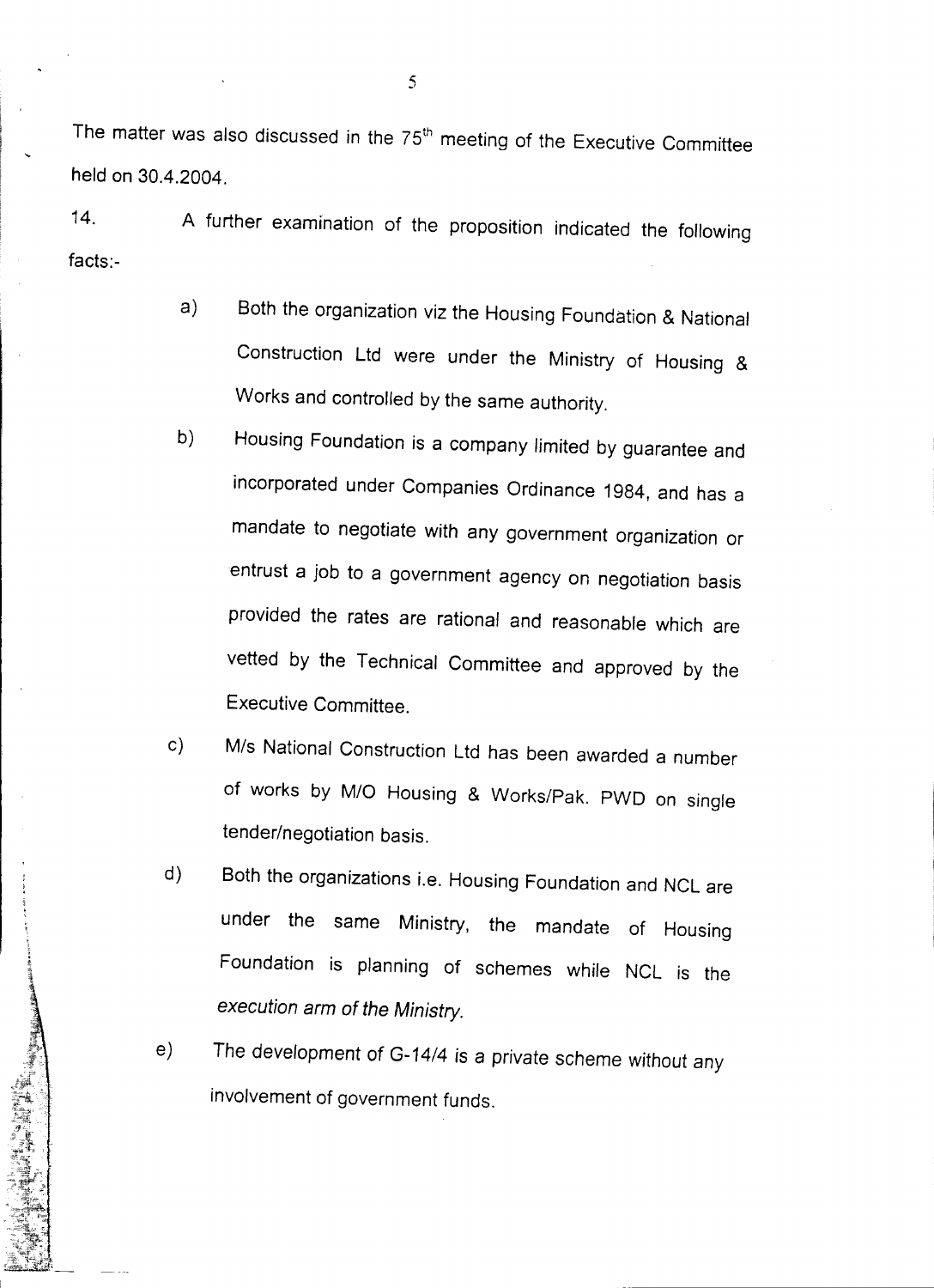In view of these facts, the rates were negotiated with NCL on the basis of BOQ amounting to Rs.153.498 million prepared by NESPAK. M/s NCL had submitted their rates as 21.6% above the BOO, which were reduced after negotiations to 15% above the BOO. These rates are lower than the rates at which FWO has been engaged for Sector G-13.

" ...••

15. The matter was examined by the Executive Committee, which in principle approved the proposal and the rates subject to re-verification of the rates by the Technical Committee. The Chairman Technical Committee/D.G Pak. PWD was requested to furnish the recommendations of the Technical Committee within 3 days.

16. The Technical Committee through *its* minutes of the meeting(Annexed) has reconfirmed the rates.

## **Agenda Item No.6** INVESTMENT OF SURPLUS FUNDS WITH NIT

17 The Executive Committee approved the proposal of withdrawal of the dividend amounting to Rs. 7.183 million with the direction that its reinvestment in other suitable channels may be probed.

18. It was also decided that the investment of Rs 100 million already made may continue and a close watch should be kept on the periodical variations in the *unit* price so that if amount is to be with drawn, it should be at the appropriate point of time.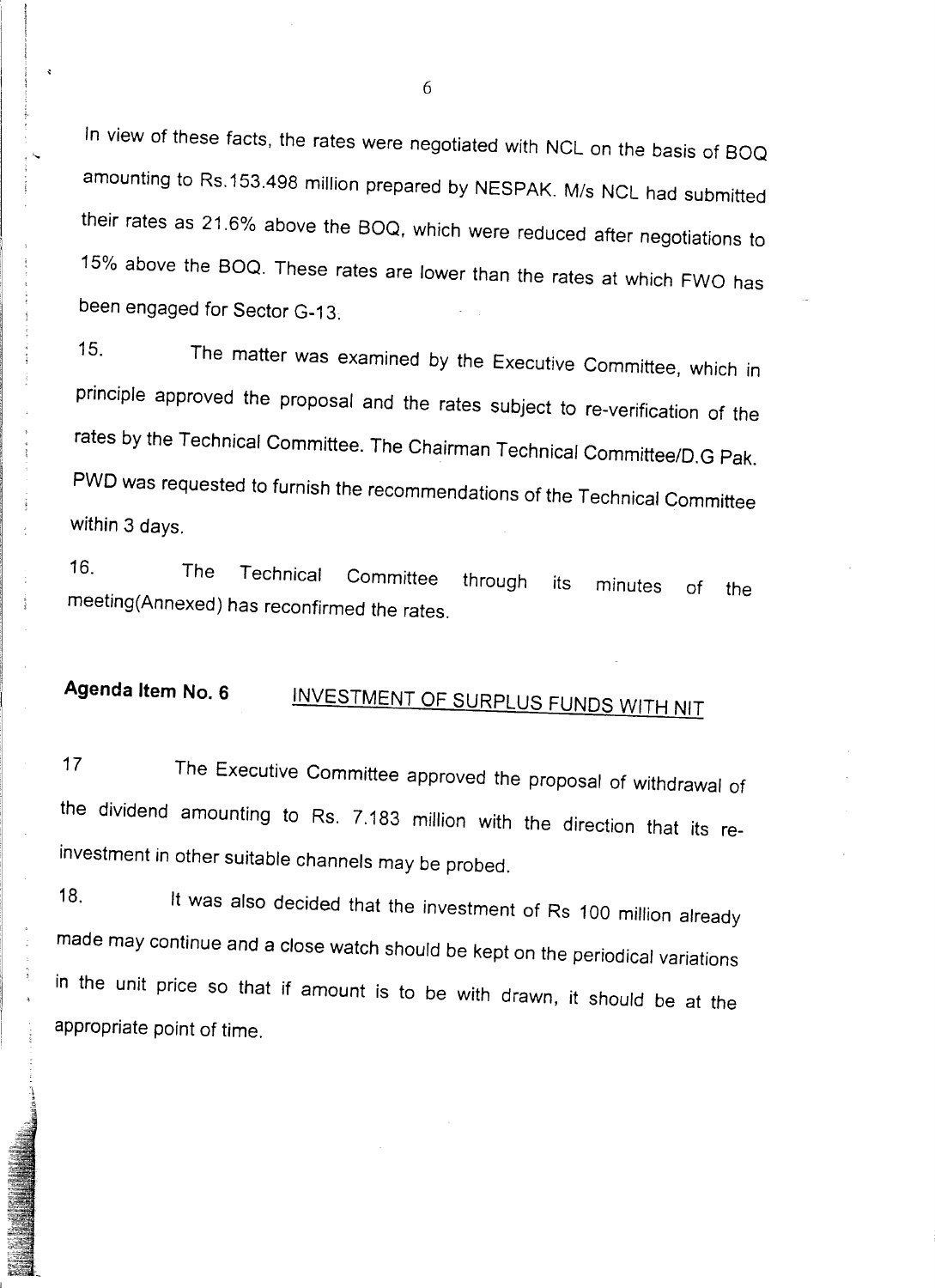### **Agenda Item NO.7** REVIEW OF PROGRESS OF DEVELOPMENT WORK IN SECTOR G-13

19. The Executive Committee took a serious note of the fact that COA, in-spite of repeated instructions have not been maintaining a close liaison with the Housing Foundation or the Ministry of Housing & Works. It was also observed that COA is completely ignoring the terms of reference of the Steering Committee constituted under a decision at the Chief Executive Secretariat. In accordance with these TORs the CDA is to obtain concurrence of the Steering Committee on all vital decisions, an aspect which is being ignored. The Executive Committee noted that COA has not reconciled to the position that the Ministry of Housing & Works is the sponsors/owners of the scheme while the COA has been entrusted the job as deposit work, and accordingly the Ministry of Housing & Works/Housing Foundation has a right to know the *position* of contract, schedule of development, position of other components of development etc: Member Planning COA who is a member of the Executive Committee neither attended 75<sup>th</sup> meeting of the Executive Committee nor the present meeting. The representative deputed to attend the meeting was not in a position to make any *commitments.*

20. The Executive Committee decided that in the next meeting of the \ Executive Committee, the Member Planning shall make a detailed presentation on the development work already undertaken including schedule of development, position of other components of development work, planning of commercial areas

etc.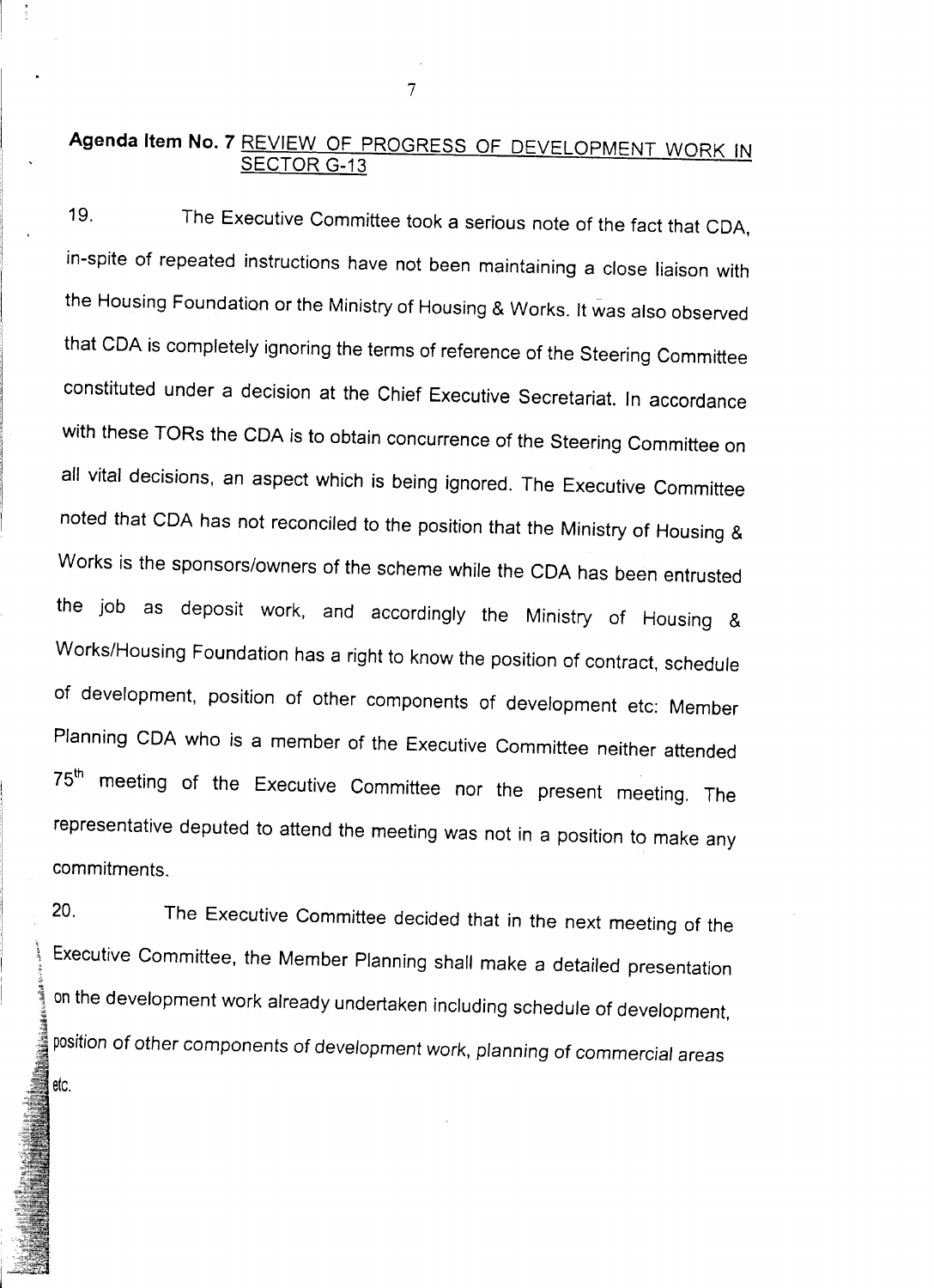**Agenda Item No.8** ALLOTMENT OF PLOTS IN PHASE iiI TO THE EMPLOYEE OF CANTI BOARD

- 21. The Executive Committee took a serious note of the position and decided that: -
	- (a) All the 7 plots which have been allotted in the irrelevant quota, irrespective of the status of the plot, may be cancelled
	- (b) A comprehensive inquiry may be conducted and responsibility may be fixed.

## Additional Agenda item HOUSING SCHEME ON OWNERSHIP BASIS PHASE IV (G-14/1,2&3)

22. The Executive Committee was apprised of the developments so far taken place especially regarding land *acquisition* process. The Executive Committee directed that hectic efforts should be continued by the Housing Foundation towards acquisition of land.

23. It was also decided that offer letters or *press* advertisement *may* be with held till further instructions from the Executive Committee.

24. The meeting concluded with a vote of thanks to the chair.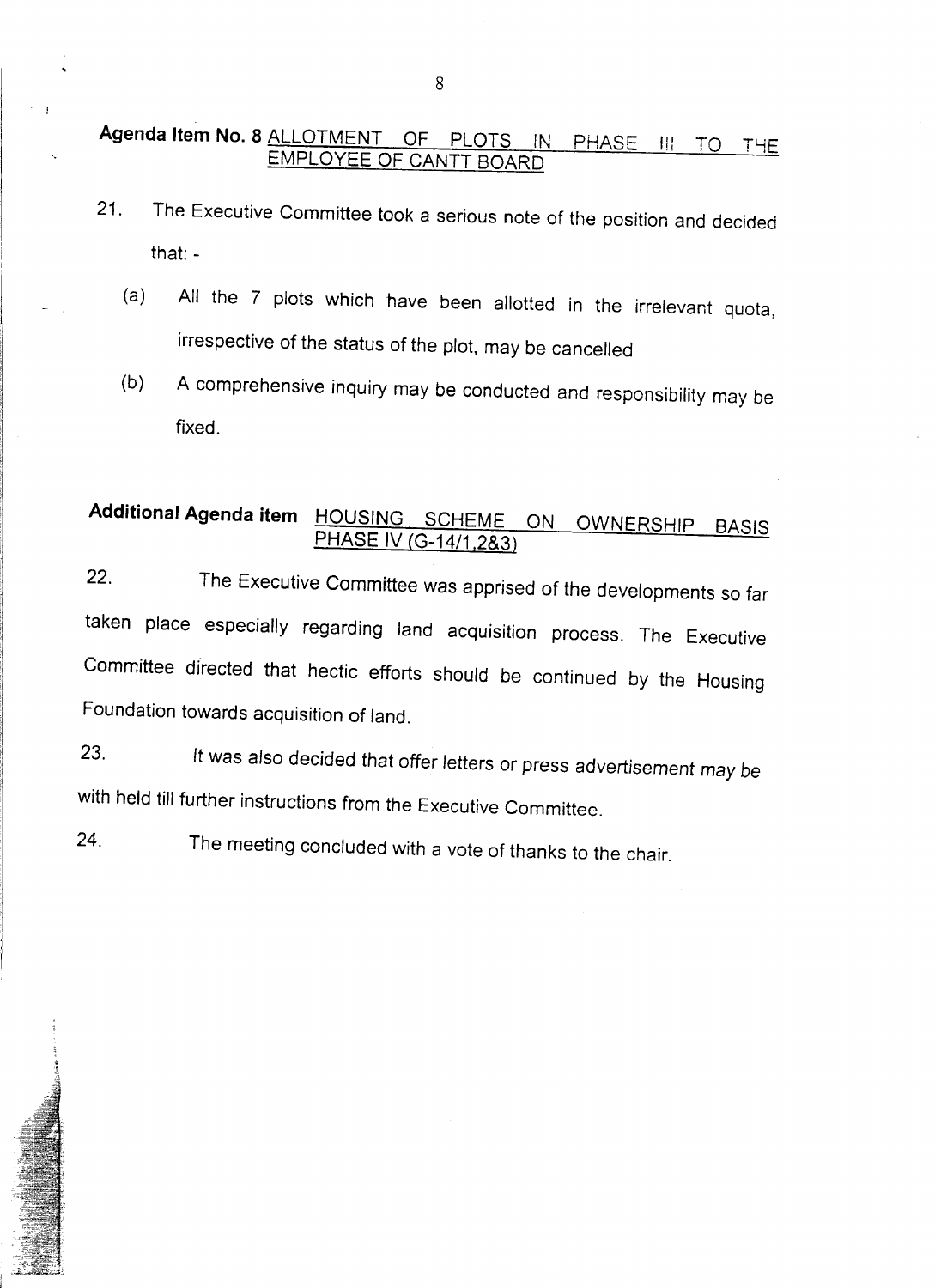## FEDERAL GOVERNMENT EMPLOYEES HOUSING FOUNDATION AL-ASGHAR PLAZA (1<sup>ST</sup> & 2<sup>ND</sup> FLOOR) BLUE AREA ISLAMABAD.

## Sub: Minutes of the Meeting of the Technical Committee Held on 29.7.2 104.

o A meeting of the Technical Committee to the Executive Committee w; s held on 29.7.2004 in the light of the decisions taken in the Executive Con mittee on 28.7.2004 to evaluate the bid submitted by the National Constructi in Ltd for development of Sector G-141/4. Director General Pak PWD, was in chair. List of participants is enclosed.

### Terms of Reference.

The terms of reference of the Technical Committee were limited to the evaluation of  $\bullet$ the bids submitted by M/S National Construction Limited for the Deve opment of Sub-Sector G-14/4 Islamabad so that a reasonable and rational rate could be recommended by *fixing* suitable percentage above or below the 80Q co t.

## Preparation of BOQs.

*n'* the Bills of Quantities, has been prepared by M/s. NESPAK and Compr, ses of fact components as follows:- $\frac{1}{3}$ 

| $ \blacksquare$ |                             |                     |  |  |  |
|-----------------|-----------------------------|---------------------|--|--|--|
|                 | Total:                      | Rs. 153.498 Million |  |  |  |
|                 | d. Drainage System.         | Rs. 19.542 Million  |  |  |  |
|                 | c. Sewerage System          | Rs. 22.033 Million  |  |  |  |
|                 |                             |                     |  |  |  |
|                 | b. Water Supply System      | Rs. 38.069 Million  |  |  |  |
|                 | a. Roads & Ancillary Works: | Rs. 73.850 Million  |  |  |  |
|                 |                             |                     |  |  |  |

### Application of Rates.

*• The estimates* for Roads are based *on* NHA *Schedule* of Rates \_ *200. while the* estimates for remaining components are based on MES Schedule of Rate ; - 2000.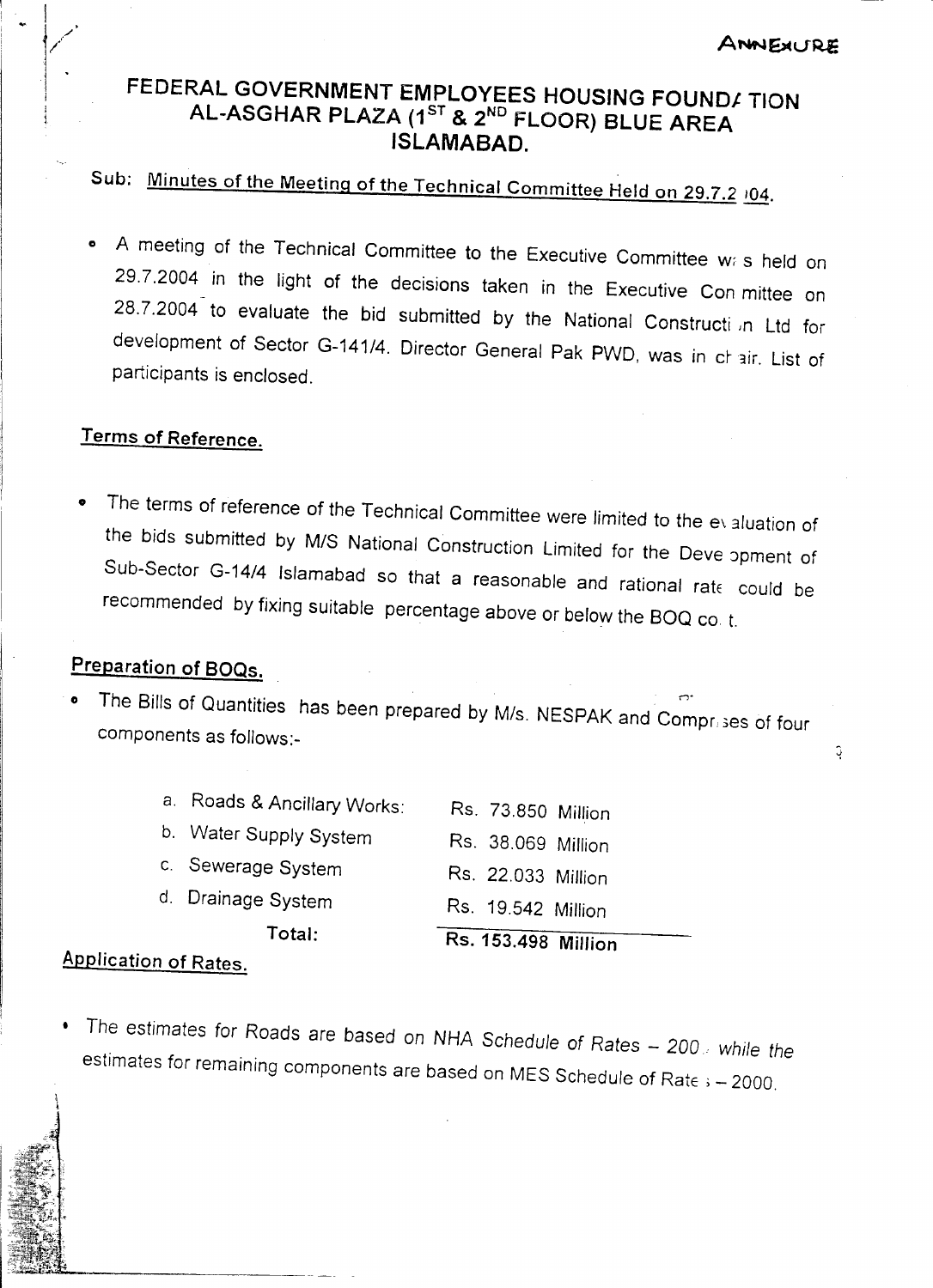## Procedure for evaluation.

I

I o ang pinamanan

 $\ddot{\phantom{a}}$ 

The following procedure has been adopted for evaluation purpose :-

## a) Analysis of Market Rates.

In order to evaluate the reasonable and rational cost, the cost  $\delta$ n tl e basis of prevalent market rates has been worked out by a team comprising Chief Engineer (Planning) and his Staff. Abstract of the same is placed at *i* nnexure-1. As compared to the BOQ cost of Rs. 153.498 million, the cost based on current prices works out to Rs. 179.231 million. This constitutes a dif erence of RS.25.733 Million i.e 16.765%.

In the above mentioned calculations, in addition to the market prices of the items, following additions under different genuine heads have also been madr .

- a. Contractor's profit.
- b. Overhead Charges
- c. Water Charges

## b) Rates of Similar Works Carried Out by other Agencies.

In addition to above prevalent premiums allowed for road and ot ier works recently awarded by different agencies like NHA, NLC, MES, FWO and COA were also considered so as to make a reasonable comparison between the bid amount and the prevalent accepted rates.

## i. Works awarded by NHA.

It has been found that National High Way Authority has recently awarded the following Road Work :-

Rehabilitation / *Widening* of *N-5 in Rawalpindi Urbar Area* @ *15.00% above the CSR - 2000.*

## *ii.* Works awarded by CDA.

The *Capital* Development *Authority* has *awarded* 6 *major Roac works to FWD* @ 125%*abOYBloe !VilA Scoedv,i: Some ol/lJese works Ee*

- *Construction of I.J. Principal Road*
- Addition of one more Lane to Faizabad Zero point  $\xi$  ection of Islamabad Highway.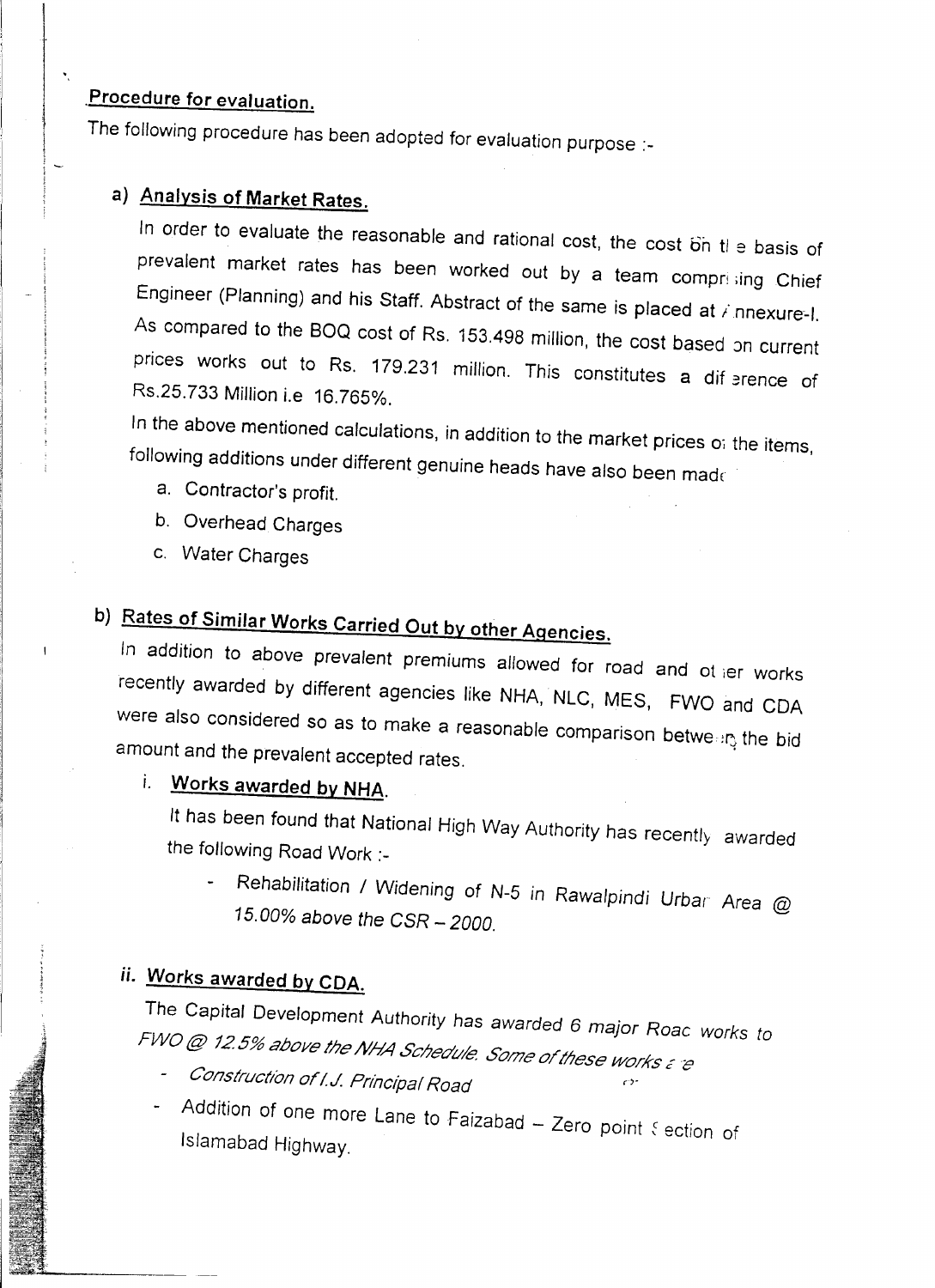Construction of Dual Carriageway for Margla Road (E-9, F-9 Section)

- The *Capital* Development Authority has recently awarded development work of Sector G-13 to FWO @ 18% 3bove the BOQ cost. The BOQs for Sector G-13 were also prepared by the same consultant M/s. NESPAK and the basis for pre; aration of SOQs were also the same.

Lastly mentioned work i.e development of G-13 sector bears exact similarity of the nature of job and offers itself for better comparison and evaluation of this bid by *MIs.* NCL.

For analysis of these rates the Q.S Wing of FWO was also contacted to find out the basis for quoting 18% premium on BOQ cost. It w ;s learned that since FWO is already working with CDA on major Roads at 12.5% above the NHA Schedule of Rate, they have adopted same perc entage for Road Works but for Water Supply, Sewerage and Drainage V.'orks they have made calculation at 25% above MES Schedule. The eason for adding 25% premium on Water Supply, Sewerage and Drainag : Works is sharp escalation in the prices of Steel its related items and other construction materials in the recent public Cimilarly the prices of said fipes and M.S. Pipes which total to about 79.00 million have also escalated abnormally by approximately 50%, which will have an impact of  $\beta - 8\%$  on the overall project.

Hence their calculation for the development of Sector G-13 is as iollows:-

Roads Works = 330.00 Million + 12.5% = 371.25 Million.

Other works =  $283.00$  Million +  $25\%$  =  $\frac{353.75}{100}$  Million *= 725.00 Million BOQ* cost for Package - 1, 11, 111 of Sector G-13 = 613.00 Millior *Overa/lPercentageabove BOQ cost* = 112/613 = 18.27%

."

"

Say 18.00%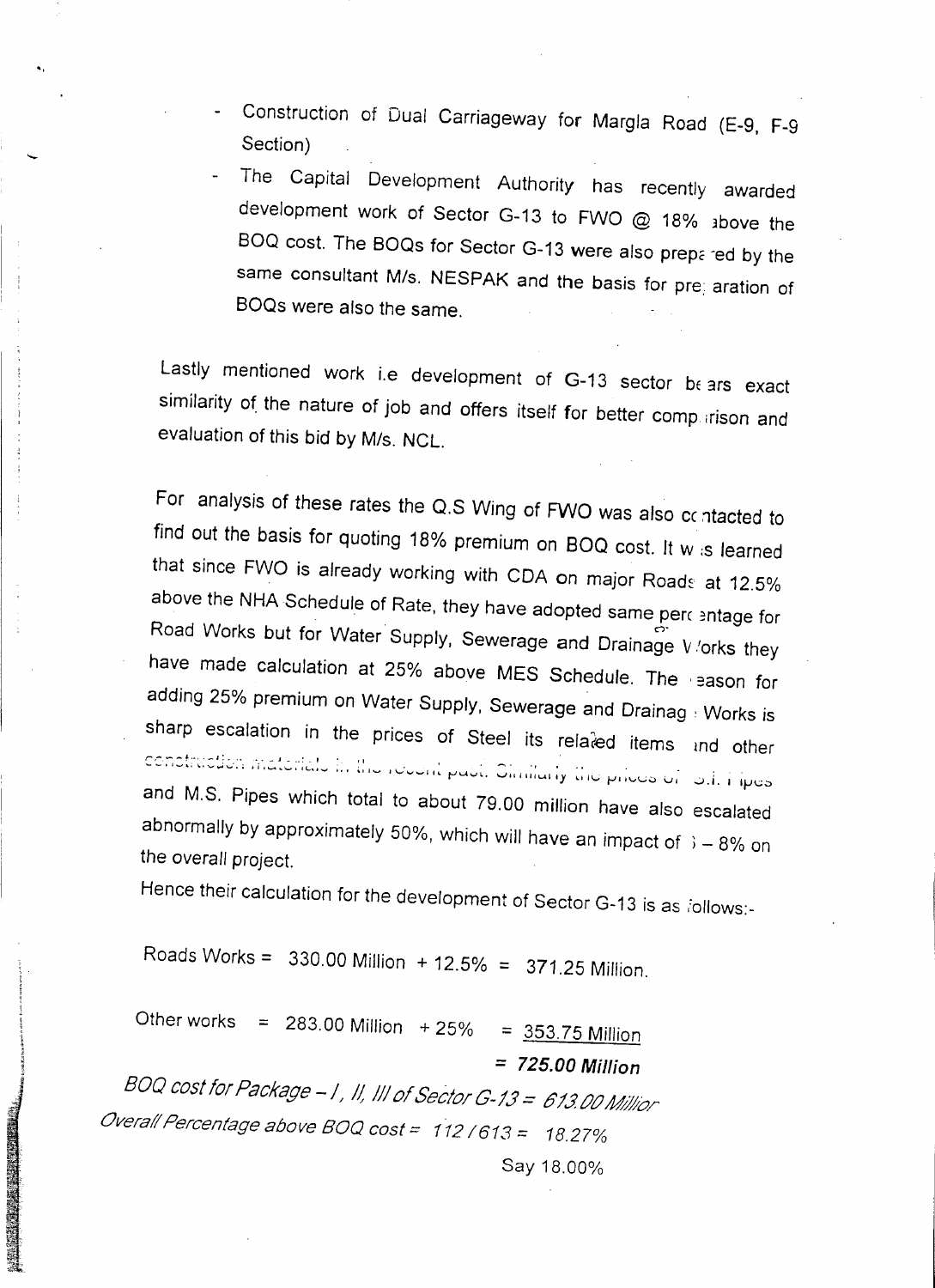Having gone through the above mentioned exercise and critically evaluating the market prices as well as the overhead expenditures of both the organi; ations, the committee is of the opinion that a premium of about 20% be applied / Jllowed on Water Supply / Sewerage / Drainage Works of the bid. In such a scenario the overall premium on the whole project is calculated as under:-

|                                                                      | <b>Description</b>                                                                    | <b>BOQ Cost</b>                      |                                |                                    |
|----------------------------------------------------------------------|---------------------------------------------------------------------------------------|--------------------------------------|--------------------------------|------------------------------------|
| $\mathbf{1}$ .<br>2 <sub>1</sub><br>3 <sub>1</sub><br>4 <sub>1</sub> | Road and Ancillary Works<br>Water Supply System<br>Sewerage System<br>Drainage System | 73.852<br>38.069<br>22.033<br>19.542 | Premium<br>12.5%<br>20%<br>20% | Tota<br>83.083<br>45.683<br>26.439 |
|                                                                      |                                                                                       | 153.498<br>95 J.F-                   | 20%                            | 23.450<br>178.65                   |

<u>25.157</u> 153.498 = 16.39%

Ç.

After thorough celebration, calculations and analysis, the technical comr ittee is of  $t_{\text{max}}$  is  $t_{\text{max}}$  premium over and above the estimated cost will reasonable rates.

The meeting concluded with a vote of thanks

 $\frac{1}{2}$ ~

(Sarfraz Ahmad Mirza) Director General Housing Foundation

 $(Am)$ jad/ $\not$ erviáz Máljk) Director (Tech)

Housing Foundation

(Shahid Hameed) Joint Engineering Advise *Mia* Housing & Works

(Bashiruddin Memon)

Chief Engineer (Planning */\ Director General's OfficE . Pak P. WD r'-*

*)/)W~ ~* (Brig. M. Khalid Sohail Cheema Director General Pakistan P.W.D. Islamabad



i<br>I Serbian Bandara<br>I Serbian Bandara i, l 1 j i ā. , .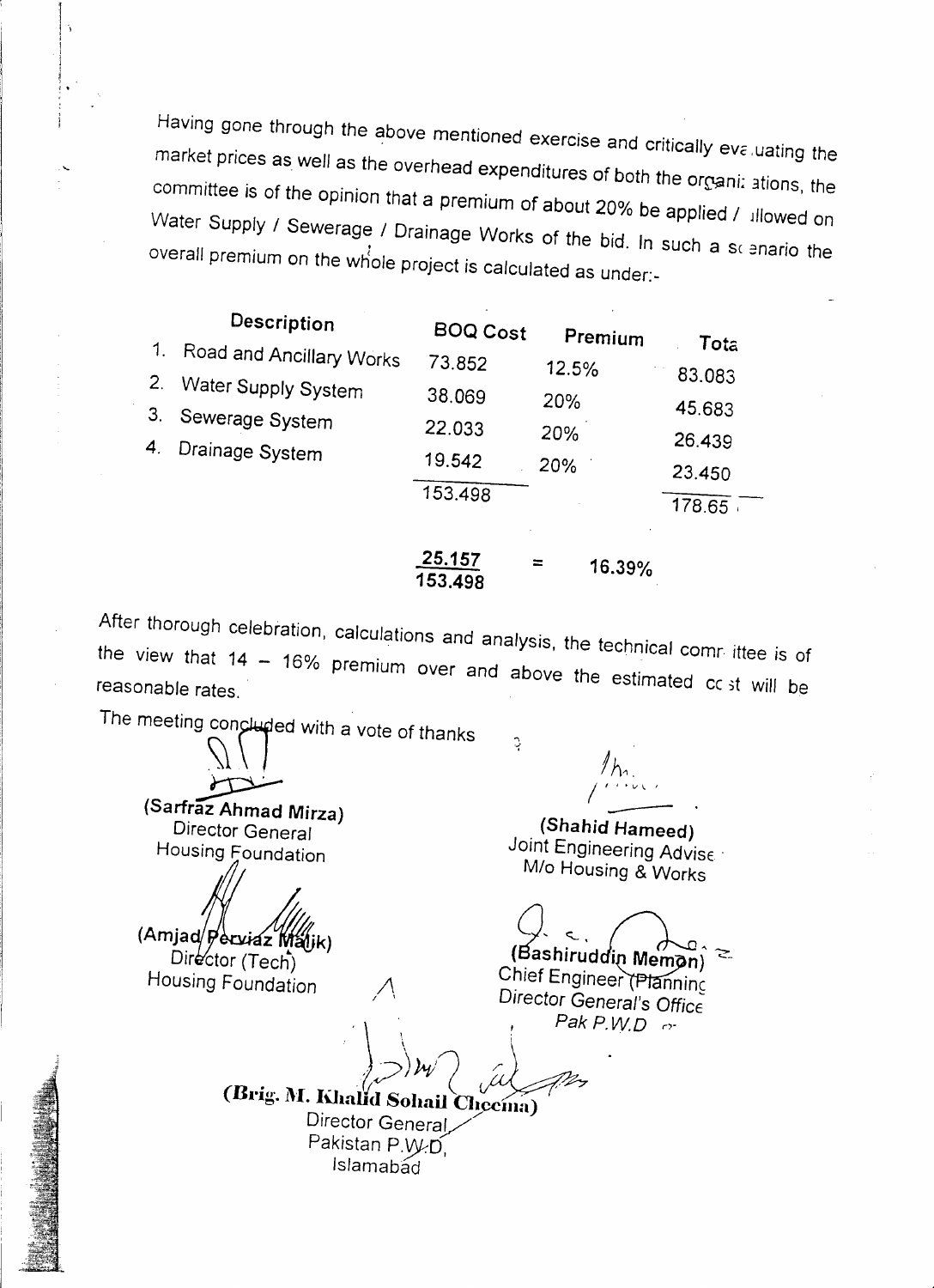### Infrastructure Services for Sub-Sector G-14/4 VRs, Streets & Ancillary Works Summary - Bill of Quantities

| S/No           | <b>Description</b>          |        | As per BOQ     | As per l'iarket |
|----------------|-----------------------------|--------|----------------|-----------------|
|                |                             |        |                |                 |
| 1              | Roads & Ancillary Works     |        | 73,852,353.90  | ా<br>84,419,331 |
| $\overline{2}$ | Storm Water Drainage System |        | 38,069,613.10  | 46,633,594      |
| 3              | <b>Water Supply System</b>  |        | 22,033,494.94  | 24,970,678      |
| 4              | Sewerage System             |        | 19,542,904.80  | 23,148,005      |
|                | Total:                      |        | 153,498,366.74 | 179, 231, 608   |
|                | Add                         | 16.765 | 25,733,241.70  |                 |
|                |                             |        | 179,231,608.44 | 179,231,608     |

Q.

 $\chi$  by

------- --------------~ ----\_. -.\_-------